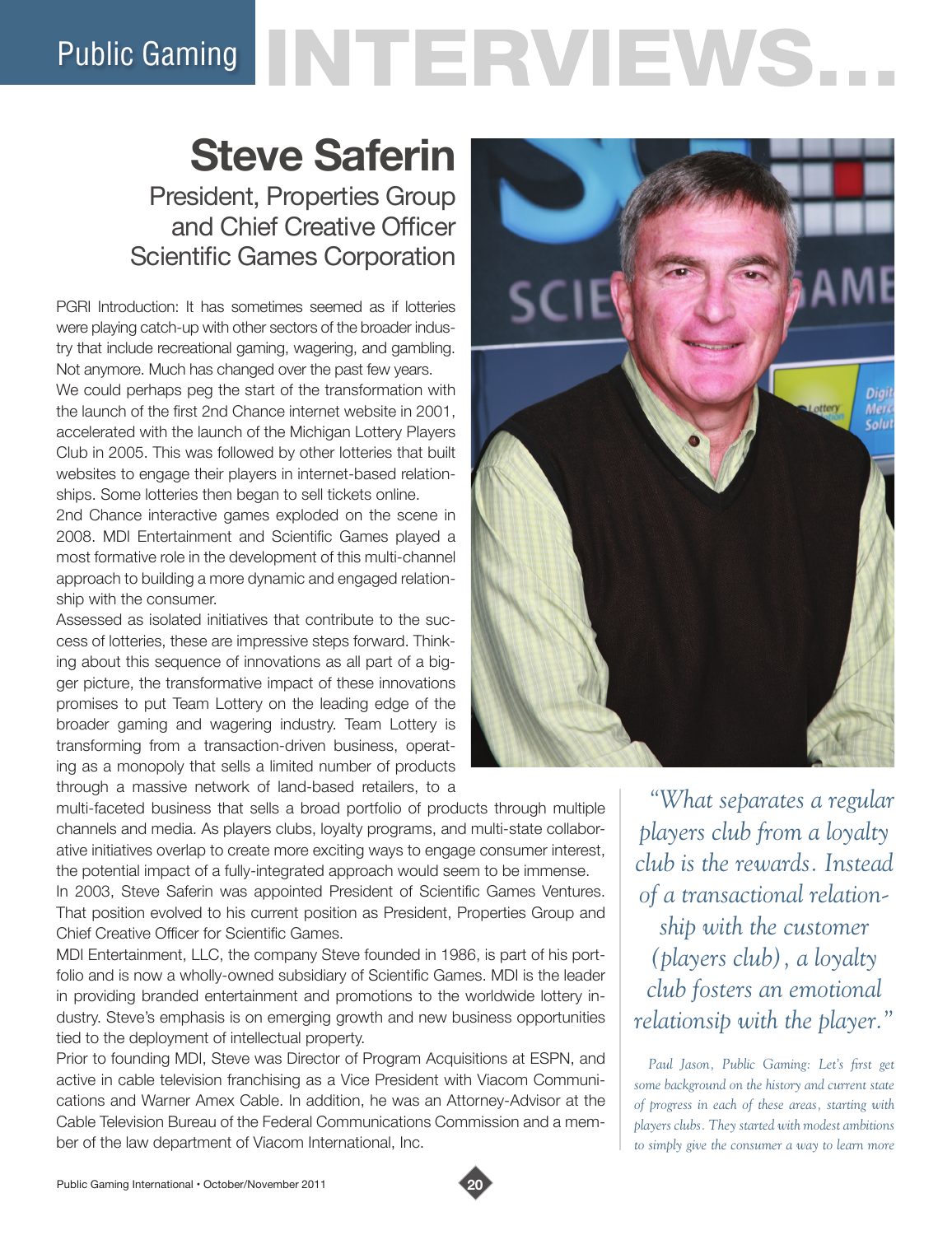# *about lottery and create a dialogue with the players. What do the most effective players clubs do now? And how does a players club differ from a loyalty rewards program?*

**Steve Saferin:** The Lottery industry has come late to the players club world. Many companies have been offering some form of affinity program to their customers for many years. Actually, casino companies have been innovators in this area, using players clubs as a means to gather a variety of customer information and use it for marketing and player retention purposes.

You are correct that many lotteries have had some form of players clubs as distinguished from loyalty programs for several years and that their main purpose was to serve as information centers. There was no real two-way dialogue with their players or compelling reason for players to frequent the sites as the result of purchasing lottery tickets.

And that is the primary difference between a traditional players club and a loyalty rewards program. Typically, a players club features a player registration area, the ability to sign up for e-mail alerts, participate in surveys, and perhaps play "just for fun" games.

A loyalty rewards program includes all of the features of the players club but adds a system (which can include instant or online tickets or both) where players receive credits or points based on their ticket entries and a robust rewards catalog. This catalog should feature an array of exciting redemption options including merchandise, digital downloads and offers from local retail outlets. And the program, to achieve maximum effectiveness, must be available via a shopping experience rather than a sweepstakes- or drawing-based program.

All of our research and the expert advice of our loyalty consultants arrive at the same conclusion that while players will engage initially in a sweepstakes-based promotion, over time they lose interest and disengage. In Arkansas, over 90% of the points we have redeemed have been through catalog shopping by players, and only 10% through drawing entries. We believe that 90-10 mix is probably the ideal ratio. This combination of shopping and drawings also provides the lottery with a wealth of information from the player registration, purchasing habits, ticket entry data and drawing entries.

What separates a regular players club from a loyalty club is the rewards. Instead of a transactional relationship with the customer (players club), a loyalty club fosters an emotional relationship with the player. And that is a result of the rewards. Rewards allow the lottery to demonstrate to its players that it values their ongoing lottery play.

#### *Loyalty programs: When did they start and how do they operate for the most advanced lotteries now? How is the Points for Prizes® program different from other loyalty rewards programs?*

**S. Saferin:** MDI launched its first full loyalty program called Properties Plus®, which features a players club and rewards program, for the Arkansas Scholarship Lottery in 2009 at the lottery's start-up. And by all measures, it has been a resounding success, both in terms of members (now more than 200,000) and lottery sales.

The Iowa Lottery launched the Properties Plus program in May 2010, first with a refreshed players club and then a full online store (Points for Prizes). We recently responded to two competitive RFPs for rewards programs and were named the successful bidder for both lotteries. More recently we signed a contract to provide Properties Plus to the Missouri Lottery. MDI will be building and launching rewards programs for these three lotteries during the next few months. We are anticipating adding several more during 2012.

While rewards programs themselves have been around for many years, our approach is unique. As you might expect, players earn points by purchasing lottery tickets. However, through our program, the specific number of points associated with each ticket purchased is variable by price point, and is determined as part of the game's prize structure. The

today, almost all lotteries who utilize 2nd Chance drawings are executing them online, sometimes exclusively. Using our patentpending Easy Entry system for these drawings, lotteries no longer have to require players to keep their tickets. They simply enter the tickets online and the system registers that ticket as their unique entry. That has probably been the single biggest advancement in 2nd Chance internet drawings.

## *Players clubs and loyalty programs would seem to go hand in hand, and be driven by some form of 2nd Chance draws as the key to getting the player to register. Could you connect these dots for us?*

**S. Saferin:** In the case of Properties Plus, 2nd Chance drawings are another way to drive new members to the program. The 2nd Chance draw can be associated with a particular game as a promotion or be an ongoing feature such as our Play it Again™ program, where the last top prize of every instant ticket is held for a drawing at the end of the game. Players who register to enter their tickets for these drawings are automatically enrolled in the Points for Prizes program, so the two programs really work hand in hand.

*It would seem that people are not at all reluctant to register and let go of the proverbial "veil of anonymity" if they are just given an incentive of some kind to do so. That incentive can be in the form of* 

*"Based on what we are observing around the world, lotteries can expect to generate total sales growth in the range of 12 - 18%, or more, as their internet selling initiatives and products achieve maturity. This growth comes froma combination of sales over the internet channel and increased sales at traditional retail outlets."*

player never knows how many points will be awarded until after the ticket is purchased. As a result, a sub-game and a second win experience are created with each ticket. The impact of this has been very powerful.

## *What was the genesis of 2nd Chance draws – when were the first truly successful ones implemented and how have they evolved since?*

**S. Saferin:** MDI has been offering 2nd Chance drawings since 1997. We launched our first online 2nd Chance entry site in 2001. Prior to that, all entries were received via U.S. mail. But one day we said, "Why make people pay 34 cents to mail in their \$2 ticket entries? That's a 17% surcharge."

Since then, the idea of entering drawings online has flourished to the point where

*free plays or an extra ticket, costing the lottery relatively little compared to what other industry loyalty programs must pay to acquire a new member. What are some of the concepts/premises underlying member acquisition strategies for lotteries?* 

**S. Saferin:** The idea that players want anonymity had not been confined to the lottery industry, as it previously existed in the casino gaming industry as well. For many years casino operators were suspicious of player clubs because they expected their players to be resistant to sign up. It turned out that the case was the exact opposite.

A very significant percentage of players are happy to join casino loyalty clubs and identify themselves in the process as long as the rewards are meaningful. The case appears to be similar